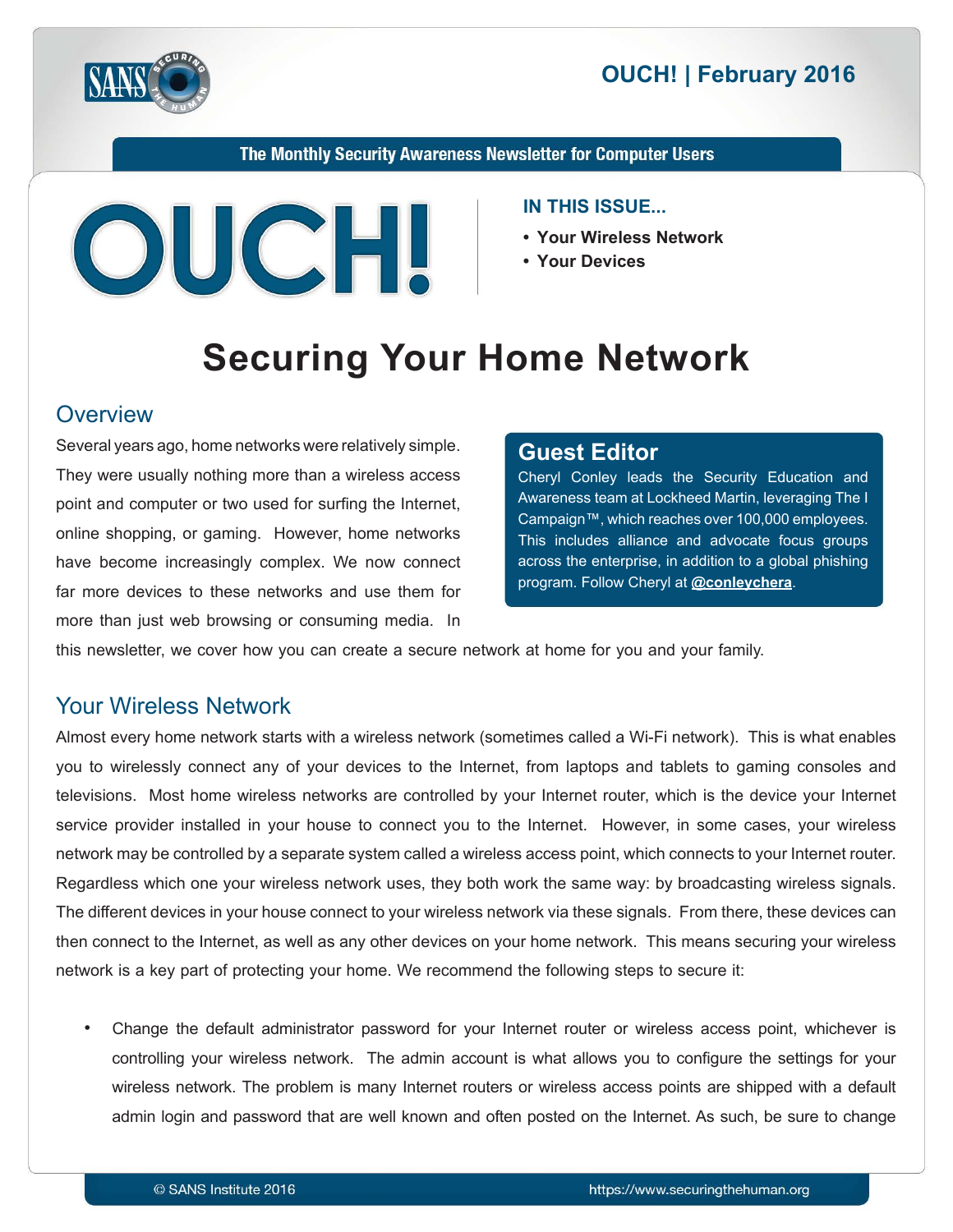## **2016 | OUCH! | February 2016**



#### **Securing Your Home Network**

the admin password to a strong, unique password that only you know.

- Change the default name of your wireless network (sometimes called SSID). This is the name your devices will see when they search for a local wireless network. Give your network name something unique so you can easily identify it. but make sure it does not contain any personal information. There is little value in configuring your network as hidden (or non-broadcast), as most wireless scanning tools or any skilled attacker can easily discover hidden networks.
- Ensure that only people you trust can connect to and use your wireless network, and that those connections are encrypted. Do this by enabling strong security. Currently, the best option is to use the security mechanism called WPA2. By



enabling this, a password is required for people to connect to your home network. Once connected, their online activities are encrypted. Be sure you do not use older, outdated security methods, such as WEP, or no security at all, which is an open network. Open networks allow anyone to connect to your wireless network without any authentication.

- Ensure the password people use to connect to your wireless network is a strong one and that it is different from the admin password. Remember that you most likely only need to enter the password once for each of your devices, as they can store and remember the password.
- Many wireless networks support what is called a guest network. This allows visitors to connect to the Internet, but protects your home network, as they cannot connect to any of the other devices on your home network. If you add a guest network, be sure to enable WPA2 and a unique password for this network.
- Disable Wi-Fi Protected Setup or other mechanisms that allow a new device to connect to the network without knowing the password and configuration options.
- If you have difficulty remembering all these different passwords, we highly recommend you use a password manager to securely store them for you.